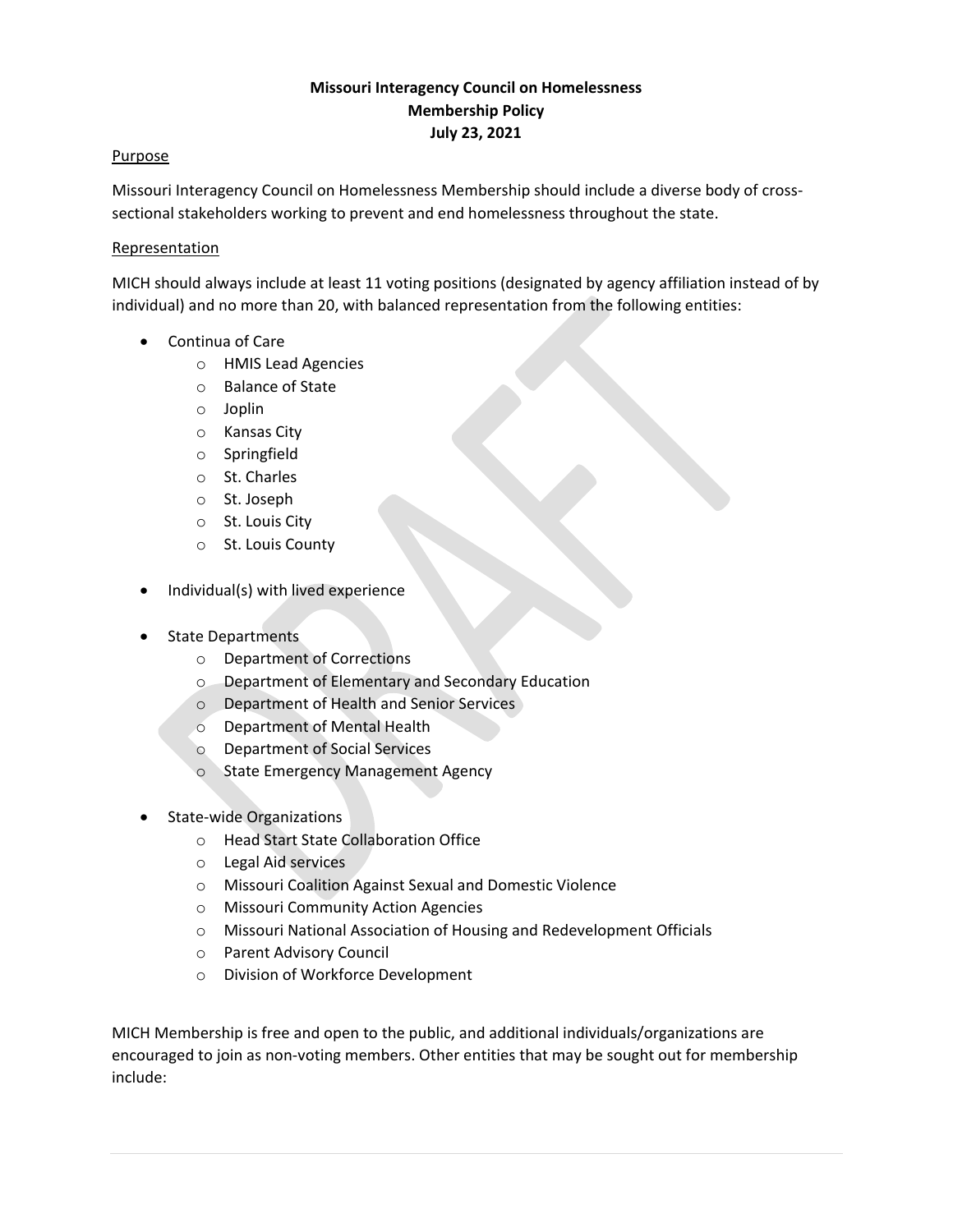- Advocates
- Affordable Housing Developers
- Community Organizations Active in Disaster
- Hospitals and Health Care Providers
- Public Housing Agencies
- Universities/Education Institutions
- Veteran Service Organizations
- Victim Service Organizations

## **Voting**

All items to be voted on shall be decided by a simple majority of voting members present at the meeting in which a vote takes place. Electronic votes may be utilized as needed when business cannot be conducted during a regularly scheduled meeting.

Under general ethical principles regarding Conflict of Interest, MICH voting members shall recuse themselves when they have or anticipate having a direct financial gain or conflict of interest in the outcome of a decision, independent of their status as a provider of services.

MICH voting members present at any properly announced meeting shall constitute a quorum. Any voting member unable to be present at the time of a vote may send one representative of their organization to vote by proxy.

#### Executive Committee

The Executive Committee shall include the MICH Chair, Vice-Chair, and Secretary.

Responsibilities include:

- Chair: The MICH Chair will serve as the Chair of the Executive Committee and the MICH. The Chair is responsible for scheduling meetings, preparing meeting agendas, and facilitating meetings. The Chair is responsible for representing MICH for public appearances and media requests.
- Vice-Chair: The Vice-Chair will facilitate meetings in the event the chair is unable to attend. In the absence of the Secretary, the Vice-Chair will serve as Secretary. In the absence of both the Chair and Secretary, the Vice-Chair will appoint a committee member to serve as Secretary for the meeting. Should the Chair, for any reason not be able to complete a term of office then the Vice-Chair will complete the term as Chair and a new Vice-Cahir will be recommended and approve to complete the term.
- Secretary: The Secretary shall ensure that all minutes of meetings and records of the MICH business are compiled and preserved on the MICH website (endhomelsesnessmo.org). The Secretary is responsible for sending minutes, meeting reminders, and other notifications to MICH members. All minutes and records of the MICH shall be maintained by the Secretary. The Secretary will be responsible for reporting on missed attendance as needed.

## Elections/Nominations

The Executive Committee will accept nominations from a nominating committee comprised of any member (voting and non-voting) of the MICH for candidates for Chair, Vice-Chair, and Secretary. Election of officers will take place every even year at a regularly scheduled meeting of the MICH.